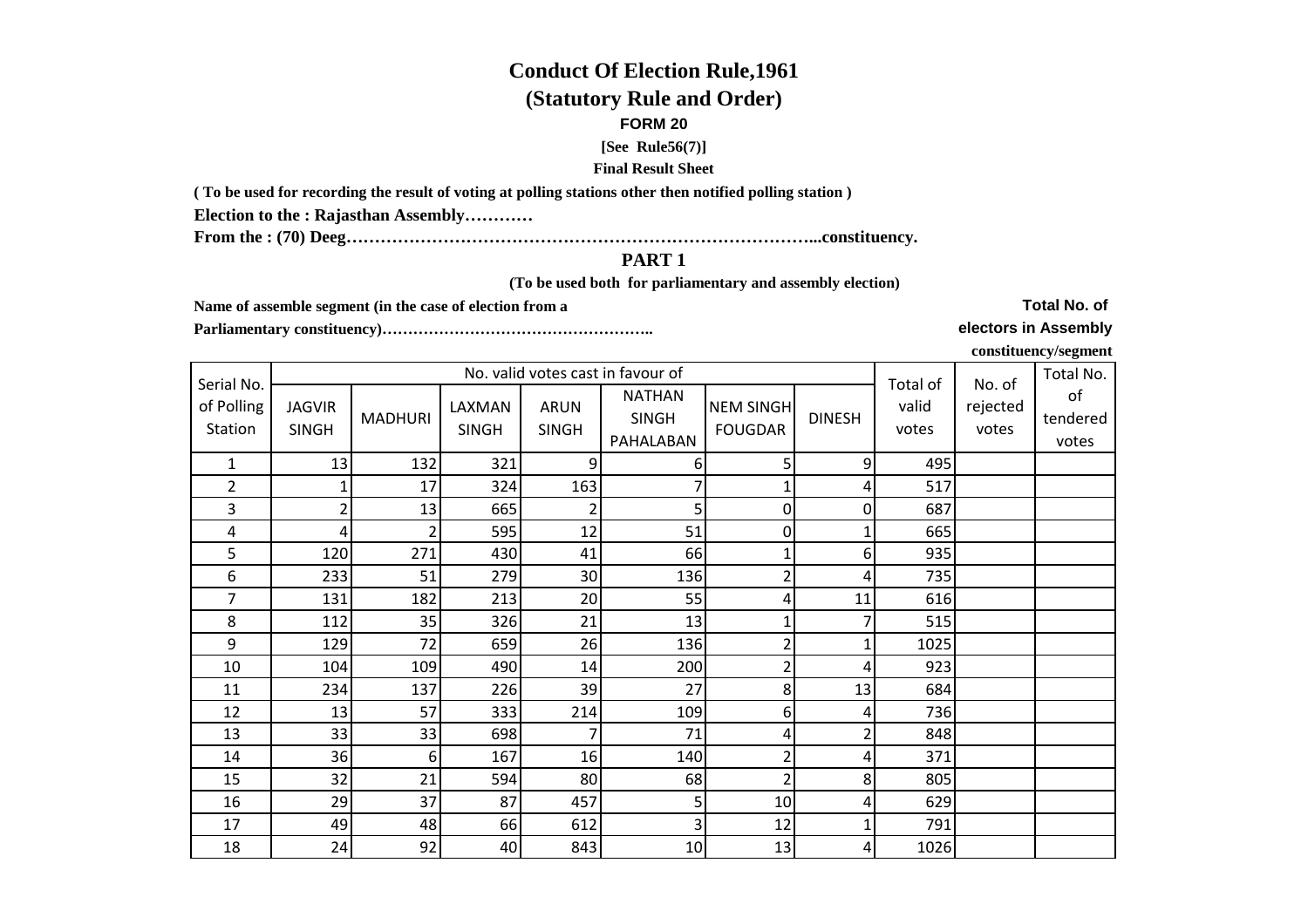| Serial No.            |                               |                | Total of               | No. of                      | Total No.                                  |                                    |                  |                |                   |                         |
|-----------------------|-------------------------------|----------------|------------------------|-----------------------------|--------------------------------------------|------------------------------------|------------------|----------------|-------------------|-------------------------|
| of Polling<br>Station | <b>JAGVIR</b><br><b>SINGH</b> | <b>MADHURI</b> | LAXMAN<br><b>SINGH</b> | <b>ARUN</b><br><b>SINGH</b> | <b>NATHAN</b><br><b>SINGH</b><br>PAHALABAN | <b>NEM SINGH</b><br><b>FOUGDAR</b> | <b>DINESH</b>    | valid<br>votes | rejected<br>votes | of<br>tendered<br>votes |
| 19                    | $\overline{2}$                | 14             | 146                    | 5                           | 501                                        | 6                                  | 5                | 679            |                   |                         |
| 20                    | $\overline{\mathbf{c}}$       | $\mathbf 0$    | 77                     | $\overline{2}$              | 826                                        | 0                                  | $\mathbf{1}$     | 908            |                   |                         |
| 21                    | 4                             | 673            | 30                     | 202                         | 3                                          | $\boldsymbol{0}$                   | 0                | 912            |                   |                         |
| 22                    | 23                            | 88             | 39                     | $\overline{c}$              | 673                                        | $\mathbf 1$                        | $\mathbf 0$      | 826            |                   |                         |
| 23                    | 146                           | 334            | 183                    | 36                          | 101                                        | $\overline{5}$                     | 3                | 808            |                   |                         |
| 24                    | 100                           | 69             | 296                    | 185                         | 249                                        | 10                                 | 4                | 913            |                   |                         |
| 25                    | 261                           | 66             | 98                     | 110                         | 6                                          | 11                                 | 6                | 558            |                   |                         |
| 26                    | 144                           | 104            | 122                    | 31                          | 202                                        | 5                                  | $\overline{7}$   | 615            |                   |                         |
| 27                    | 19                            | $\overline{2}$ | 685                    | $\overline{7}$              | 5                                          | $\overline{2}$                     | 4                | 724            |                   |                         |
| 28                    | 42                            | 128            | 251                    | 28                          | 36                                         | $6 \mid$                           | 8                | 499            |                   |                         |
| 29                    | 31                            | 38             | 31                     | 990                         | 17                                         | 0                                  | $\boldsymbol{0}$ | 1107           |                   |                         |
| 30                    | 10 <sup>1</sup>               | 172            | 149                    | $\overline{7}$              | 189                                        | $\overline{5}$                     | 5                | 537            |                   |                         |
| 31                    | 11                            | 260            | 218                    | 192                         | 236                                        | $\overline{4}$                     | 3                | 924            |                   |                         |
| 32                    | 24                            | 104            | 388                    | 137                         | 16                                         | $\overline{7}$                     | 4                | 680            |                   |                         |
| 33                    | 27                            | 190            | 118                    | 43                          | 478                                        | $\overline{2}$                     | $\overline{2}$   | 860            |                   |                         |
| 34                    | 38                            | 222            | 173                    | 401                         | 115                                        | $\overline{5}$                     | $\overline{7}$   | 961            |                   |                         |
| 35                    | $\overline{2}$                | 304            | 354                    | 9                           | $\overline{2}$                             | $\overline{2}$                     | 5                | 678            |                   |                         |
| 36                    | 56                            | 45             | 4                      | 589                         | $\overline{2}$                             | 4                                  | 0                | 700            |                   |                         |
| 37                    | 227                           | 397            | 274                    | 60                          | 17                                         | 6                                  | 6                | 987            |                   |                         |
| 38                    | 288                           | 105            | 262                    | 96                          | 29                                         | $\overline{5}$                     | 17               | 802            |                   |                         |
| 39                    | 252                           | 46             | 291                    | 107                         | 11                                         | $\overline{7}$                     | 3                | 717            |                   |                         |
| 40                    | 231                           | 35             | 178                    | 167                         | 6                                          | 4                                  | 5                | 626            |                   |                         |
| 41                    | 167                           | 20             | 179                    | 161                         | $\overline{7}$                             | $\overline{3}$                     | $\overline{1}$   | 538            |                   |                         |
| 42                    | 126                           | 118            | 305                    | 112                         | 11                                         | $\overline{5}$                     | 13               | 690            |                   |                         |
| 43                    | 48                            | $\overline{7}$ | 364                    | 166                         | 15                                         | 5                                  | 9                | 614            |                   |                         |
| 44                    | 17                            | $\overline{7}$ | 186                    | 462                         | $\overline{7}$                             | $\overline{\mathbf{3}}$            | 3                | 685            |                   | $\overline{4}$          |
| 45                    | 255                           | 51             | 97                     | 89                          | $\mathbf 1$                                | $\overline{2}$                     | 3                | 498            |                   |                         |
| 46                    | 169                           | 74             | 172                    | 125                         | 8                                          | $\overline{2}$                     | $\overline{2}$   | 552            |                   |                         |
| 47                    | 244                           | 95             | 241                    | 96                          | 8                                          | $\overline{6}$                     | $\boldsymbol{6}$ | 696            |                   |                         |
| 48                    | 348                           | 132            | 135                    | 141                         | 24                                         | $\overline{7}$                     | 13               | 800            |                   |                         |
| 49                    | 85                            | 200            | 240                    | 380                         | 8                                          | $\overline{7}$                     | 13               | 933            |                   |                         |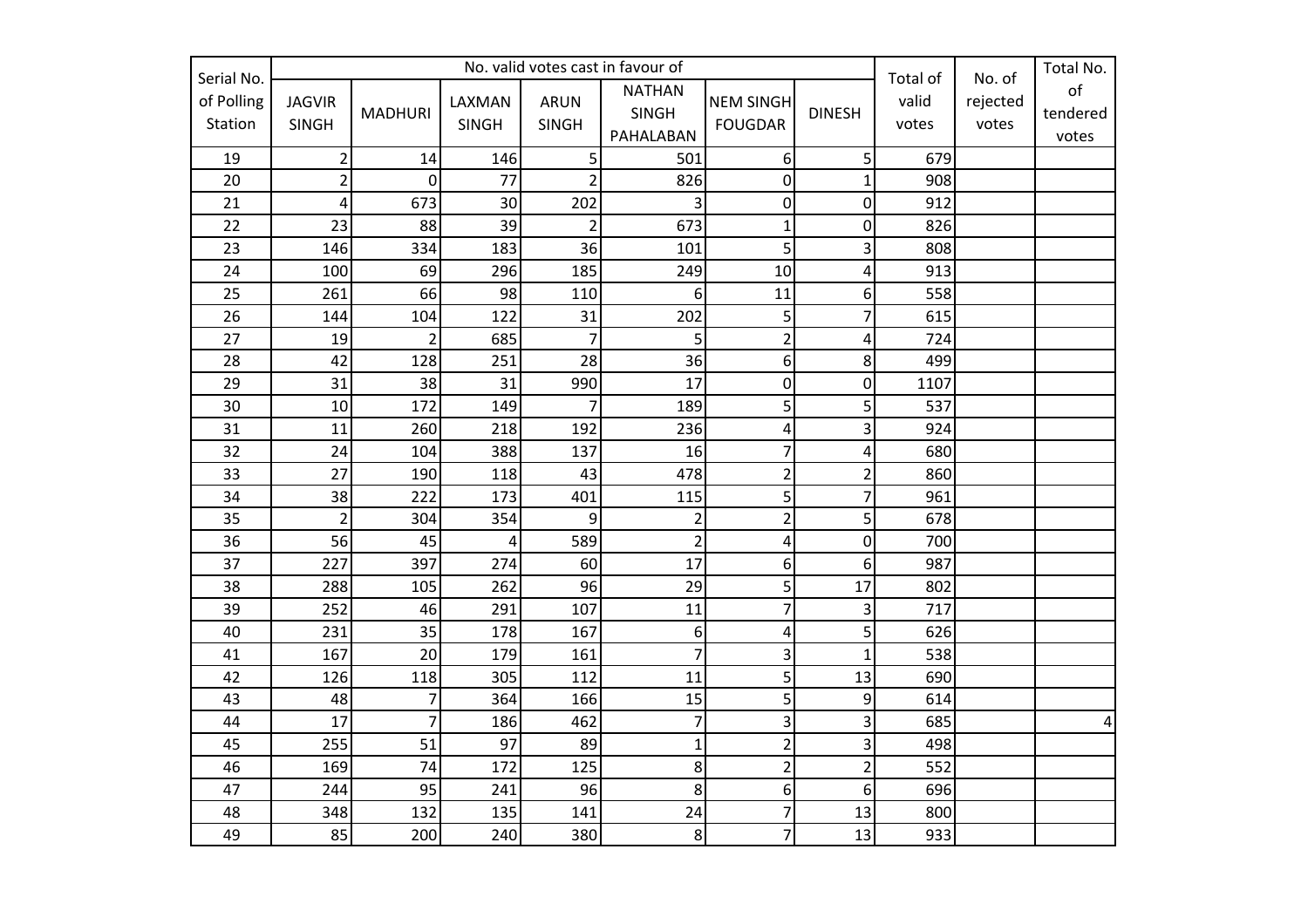|                                     |                               |                | Total of               | No. of               | Total No.                                  |                                    |                  |                |                   |                         |
|-------------------------------------|-------------------------------|----------------|------------------------|----------------------|--------------------------------------------|------------------------------------|------------------|----------------|-------------------|-------------------------|
| Serial No.<br>of Polling<br>Station | <b>JAGVIR</b><br><b>SINGH</b> | <b>MADHURI</b> | LAXMAN<br><b>SINGH</b> | ARUN<br><b>SINGH</b> | <b>NATHAN</b><br><b>SINGH</b><br>PAHALABAN | <b>NEM SINGH</b><br><b>FOUGDAR</b> | <b>DINESH</b>    | valid<br>votes | rejected<br>votes | of<br>tendered<br>votes |
| 50                                  | 345                           | 235            | 97                     | 109                  | 8                                          | $\overline{2}$                     | 10               | 806            |                   |                         |
| 51                                  | 249                           | 354            | 76                     | 132                  | 5                                          | 5                                  | 6                | 827            |                   |                         |
| 52                                  | 113                           | 719            | 172                    | 60                   | $\overline{1}$                             | $\overline{2}$                     | $\overline{2}$   | 1069           |                   |                         |
| 53                                  | 183                           | 351            | 322                    | 27                   | 15                                         | 12                                 | 9                | 919            |                   |                         |
| 54                                  | 220                           | 140            | 311                    | 109                  | 109                                        | 5 <sup>1</sup>                     | 11               | 905            |                   |                         |
| 55                                  | 408                           | 42             | 226                    | 98                   | 24                                         | $\overline{3}$                     | 8                | 809            |                   |                         |
| 56                                  | 62                            | 184            | 458                    | 170                  | 8                                          | 31                                 | 4                | 917            |                   |                         |
| 57                                  | 17                            | 96             | 225                    | 290                  | 23                                         | 16                                 | 5                | 672            |                   |                         |
| 58                                  | 98                            | 117            | 155                    | 165                  | 19                                         | 5 <sup>1</sup>                     | 4                | 563            |                   |                         |
| 59                                  | 18                            | 29             | 72                     | 538                  | $\pmb{4}$                                  | $\overline{2}$                     | $\boldsymbol{0}$ | 663            |                   |                         |
| 60                                  | $\overline{\mathbf{3}}$       | 15             | 77                     | 738                  | $\overline{c}$                             | 27                                 | $\mathbf{1}$     | 863            |                   |                         |
| 61                                  | 22                            | 47             | 149                    | 468                  | $\overline{7}$                             | 14                                 | $\overline{2}$   | 709            |                   |                         |
| 62                                  | $\overline{2}$                | 20             | 3                      | 195                  | 3                                          | 712                                | 10               | 945            |                   |                         |
| 63                                  | 51                            | 112            | 118                    | 506                  | 6                                          | 12                                 | 9                | 814            |                   |                         |
| 64                                  | 31                            | 22             | 105                    | 570                  | 3                                          | 35                                 | $\overline{2}$   | 768            |                   |                         |
| 65                                  | 42                            | 6              | 44                     | 629                  | 5                                          | $\overline{3}$                     | 0                | 729            |                   |                         |
| 66                                  | 32                            | 161            | 46                     | 831                  | 6                                          | 60                                 | 4                | 1140           |                   |                         |
| 67                                  | 200                           | $\overline{2}$ | 210                    | 358                  | 7                                          | $\mathbf 1$                        | $\overline{7}$   | 785            |                   |                         |
| 68                                  | 190                           | 190            | 227                    | 119                  | 8                                          | $\overline{4}$                     | 5                | 743            |                   |                         |
| 69                                  | 136                           | 69             | 306                    | 247                  | 3                                          | 19                                 | 5                | 785            |                   |                         |
| 70                                  | 3                             | 77             | 50                     | 764                  | $\overline{2}$                             | 9                                  | 3                | 908            |                   |                         |
| 71                                  | 27                            | 117            | 243                    | 641                  | 10                                         | 19                                 | 6                | 1063           |                   |                         |
| 72                                  | 34                            | 124            | 95                     | 771                  | 3                                          | $\overline{7}$                     | $\mathbf{1}$     | 1035           |                   |                         |
| 73                                  | 13                            | 3              | 681                    | 46                   | 124                                        | $\overline{3}$                     | 3                | 873            |                   |                         |
| 74                                  | 11                            | 252            | 631                    | 24                   | 21                                         | $\vert$                            | $\mathbf{1}$     | 944            |                   |                         |
| 75                                  | 76                            | 70             | 66                     | 530                  | 5                                          | $\overline{3}$                     | $\mathbf{1}$     | 751            |                   |                         |
| 76                                  | 25                            | 63             | 172                    | 481                  | 21                                         | $\overline{6}$                     | $\pmb{0}$        | 768            |                   |                         |
| 77                                  | 25                            | 55             | 39                     | 645                  | 10                                         | 22                                 | $\overline{7}$   | 803            |                   |                         |
| 78                                  | 275                           | 233            | 189                    | 73                   | 48                                         | $\mathbf{1}$                       | 8                | 827            |                   |                         |
| 79                                  | 82                            | 88             | 163                    | 461                  | 3                                          | 29                                 | $\overline{2}$   | 828            |                   |                         |
| 80                                  | 3                             | 99             | 114                    | 754                  | $\overline{2}$                             | $\vert 4 \vert$                    | 0                | 976            |                   |                         |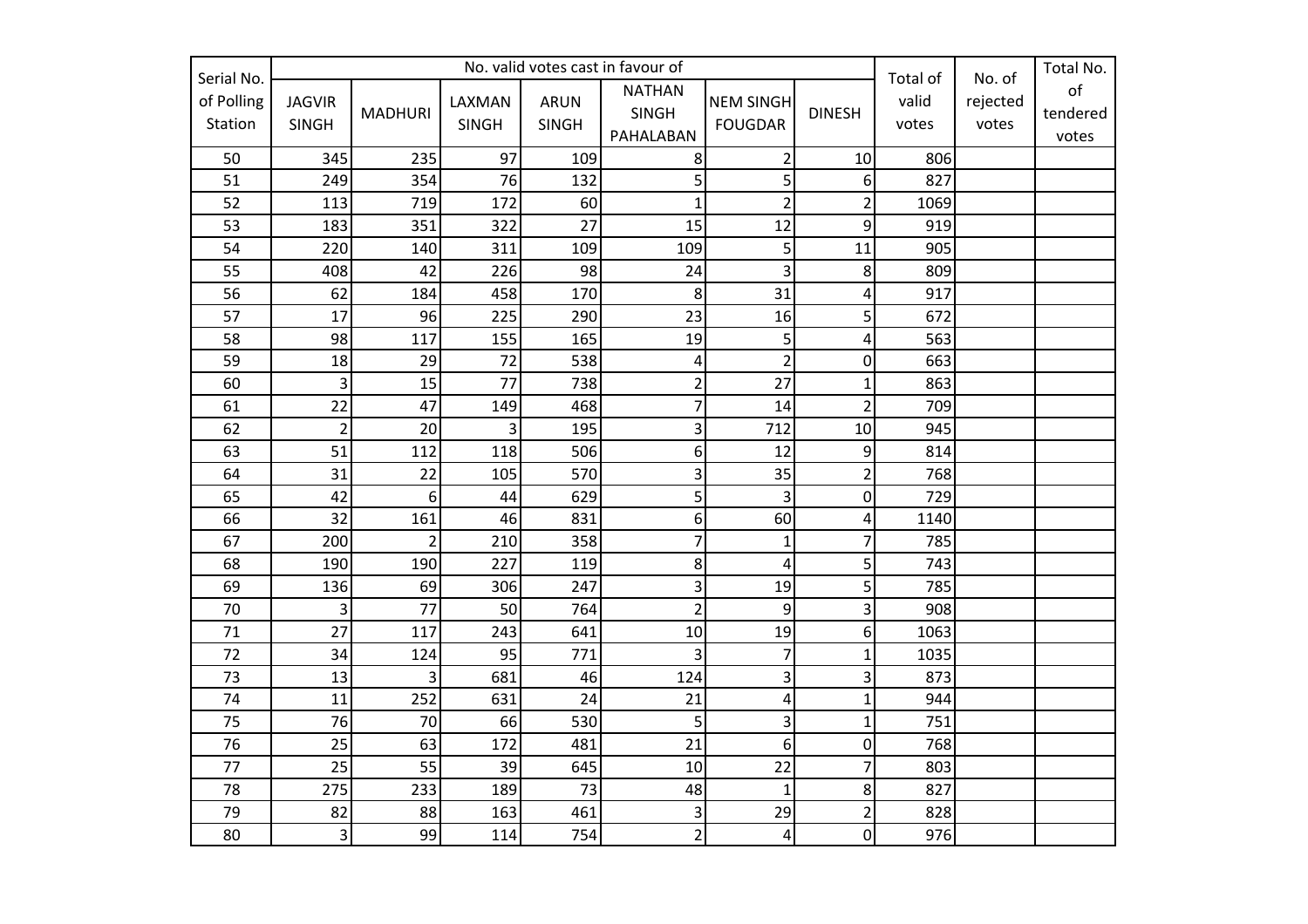| Serial No.            |                               |                                                                                                                     | Total of                | No. of                      | Total No.                                  |                                    |                  |                |                   |                         |
|-----------------------|-------------------------------|---------------------------------------------------------------------------------------------------------------------|-------------------------|-----------------------------|--------------------------------------------|------------------------------------|------------------|----------------|-------------------|-------------------------|
| of Polling<br>Station | <b>JAGVIR</b><br><b>SINGH</b> | <b>MADHURI</b>                                                                                                      | LAXMAN<br><b>SINGH</b>  | <b>ARUN</b><br><b>SINGH</b> | <b>NATHAN</b><br><b>SINGH</b><br>PAHALABAN | <b>NEM SINGH</b><br><b>FOUGDAR</b> | <b>DINESH</b>    | valid<br>votes | rejected<br>votes | of<br>tendered<br>votes |
| 81                    | $\mathsf 3$                   | 26                                                                                                                  | 595                     | 357                         | 8                                          | $\overline{7}$                     | $\overline{7}$   | 1003           |                   |                         |
| 82                    | $\overline{2}$                | 6                                                                                                                   | 587                     | 246                         | 3                                          | $\overline{2}$                     | $\overline{1}$   | 847            |                   |                         |
| 83                    | 5                             | 257                                                                                                                 | 361                     | 227                         | 4                                          | $\overline{7}$                     | 4                | 865            |                   |                         |
| 84                    | 9                             | 4                                                                                                                   | 414                     | 463                         | 9                                          | $\overline{3}$                     | $\overline{2}$   | 904            |                   |                         |
| 85                    | 576                           | 252                                                                                                                 | 52                      | 21                          | $\mathbf 0$                                | $\overline{5}$                     | $\overline{7}$   | 913            |                   |                         |
| 86                    | 93                            | 275                                                                                                                 | 38                      | 27                          | 10                                         | $\pmb{4}$                          | 3                | 450            |                   |                         |
| 87                    | 135                           | 275                                                                                                                 | 24                      | 104                         | 12                                         | 6 <sup>1</sup>                     | 3                | 559            |                   |                         |
| 88                    | 384                           | 447                                                                                                                 | 40                      | 33                          | $\overline{1}$                             | 9                                  | 7                | 921            |                   |                         |
| 89                    | 516                           | 219                                                                                                                 | 119                     | 35                          | 10                                         | $\mathbf{1}$                       | 3                | 903            |                   |                         |
| 90                    | 207                           | 266                                                                                                                 | 160                     | 51                          | 5                                          | 13                                 | 11               | 713            |                   |                         |
| 91                    | 50                            | 362                                                                                                                 | 142                     | 366                         | 11                                         | 8                                  | 4                | 943            |                   |                         |
| 92                    | 83                            | 278                                                                                                                 | 47                      | 474                         | $\overline{\mathbf{c}}$                    | 6                                  | $\overline{2}$   | 892            |                   |                         |
| 93                    | 85                            | 115                                                                                                                 | 97                      | 469                         | 3                                          | $\mathbf{1}$                       | $\boldsymbol{0}$ | 770            |                   |                         |
| 94                    | 46                            | 191                                                                                                                 | 24                      | 667                         | 5                                          | $\overline{2}$                     | 5                | 940            |                   |                         |
| 95                    | 35                            | 111                                                                                                                 | 51                      | 736                         | 6                                          | 10                                 | $\mathbf{1}$     | 950            |                   |                         |
| 96                    | 122                           | 10                                                                                                                  | 81                      | 556                         | 5                                          | 8                                  | 3                | 785            |                   |                         |
| 97                    | 13                            | 79                                                                                                                  | 50                      | 520                         | 8                                          | $\overline{5}$                     | $\overline{2}$   | 677            |                   |                         |
| 98                    | 303                           | 81                                                                                                                  | 295                     | 57                          | 4                                          | $\mathbf{1}$                       | 6                | 747            |                   |                         |
| 99                    | 415                           | 160                                                                                                                 | 147                     | 10                          | $\overline{1}$                             | 0                                  | 0                | 733            |                   |                         |
| 100                   | 556                           | 0                                                                                                                   | $\overline{2}$          | 27                          | $\overline{1}$                             | $\overline{2}$                     | $\mathbf{1}$     | 589            |                   |                         |
| 101                   | 799                           | 9                                                                                                                   | $\overline{\mathbf{3}}$ | 38                          | $\mathbf{1}$                               | $\vert$                            | 5                | 859            |                   |                         |
| 102                   | 568                           | 88                                                                                                                  | 4                       | 117                         | $\mathbf{1}$                               | $\overline{2}$                     | $\mathbf 1$      | 781            |                   |                         |
| 103                   | 120                           | 83                                                                                                                  | 8                       | 498                         | $\overline{2}$                             | $\overline{\mathbf{4}}$            | $\boldsymbol{0}$ | 715            |                   |                         |
| 104                   | 318                           | 14                                                                                                                  | 38                      | 446                         | 0                                          | 22                                 | 3                | 841            |                   |                         |
| 105                   | 207                           | 10                                                                                                                  | 55                      | 521                         | $\overline{2}$                             | 9                                  | 6                | 810            |                   |                         |
|                       |                               | Total No. of votes recorded at Polling Stations.                                                                    |                         |                             |                                            |                                    |                  |                |                   |                         |
|                       | 13344                         | 13125                                                                                                               | 22075                   | 26359                       | 5546                                       | 1430                               | 468              | 82347          | $\boldsymbol{0}$  | $\overline{4}$          |
|                       |                               | No. of votes recorded on postal ballot papers.<br>(To be filled in case of election from an Assembly constituency.) |                         |                             |                                            |                                    |                  |                |                   |                         |
|                       | 96                            | 16                                                                                                                  | 42                      | 46                          | $\overline{2}$                             | $\overline{2}$                     | $\mathbf 0$      | 204            | 71                |                         |
| Total votes Polled.   |                               |                                                                                                                     |                         |                             |                                            |                                    |                  |                |                   |                         |